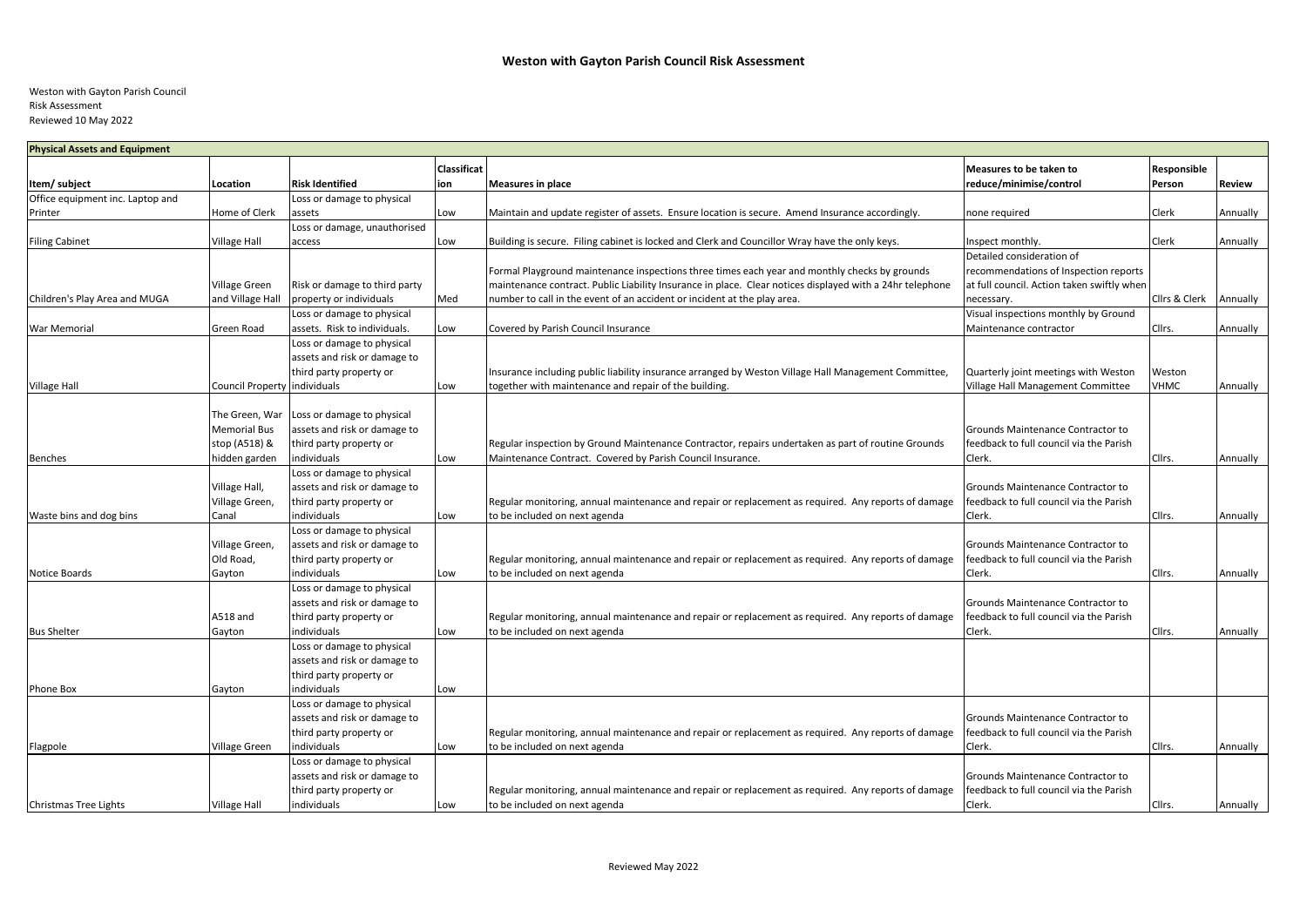## **Weston with Gayton Parish Council Risk Assessment**

|              |                |                               | <b>Classificat</b> |                                                                                                     | Measures to be taken to                 | Responsible   |               |
|--------------|----------------|-------------------------------|--------------------|-----------------------------------------------------------------------------------------------------|-----------------------------------------|---------------|---------------|
| Item/subject | Location       | <b>Risk Identified</b>        | lion.              | Measures in place                                                                                   | reduce/minimise/control                 | <b>Person</b> | <b>Review</b> |
|              | Village Green, |                               |                    |                                                                                                     |                                         |               |               |
|              | Private Road.  | Damage to                     |                    |                                                                                                     | Grounds Maintenance Contractor to       |               |               |
|              | Land fronting  | surface/path/Grass/contamina  |                    | Regular monitoring, annual maintenance and repair or replacement as required. Any reports of damage | feedback to full council via the Parish |               |               |
| Land         | Woolpack       | Ition                         | Med                | to be included on next agenda                                                                       | Clerk.                                  | Cllrs.        | Annually      |
|              |                | Loss or damage to trees and   |                    |                                                                                                     | Grounds Maintenance Contractor to       |               |               |
|              |                | risk or damage to third party |                    |                                                                                                     | feedback to full council via the Parish |               |               |
| <b>Trees</b> | Village Green  | property or individuals       | <b>IMed</b>        | Regular Tree Inspections. Any reports of damage, disease to be included on the next Agenda.         | Clerk.                                  | Cllrs.        | Annually      |

| <b>Financial and Administration</b> |                       |                                                       |                           |                                                                                                          |                                                    |                        |               |  |  |
|-------------------------------------|-----------------------|-------------------------------------------------------|---------------------------|----------------------------------------------------------------------------------------------------------|----------------------------------------------------|------------------------|---------------|--|--|
| Item/subject                        | <b>Area of Risk</b>   | <b>Risk Identified</b>                                | <b>Classificat</b><br>ion | <b>Measures in place</b>                                                                                 | Measures to be taken to<br>reduce/minimise/control | Responsible<br>Person  | <b>Review</b> |  |  |
|                                     |                       |                                                       |                           |                                                                                                          |                                                    |                        |               |  |  |
|                                     |                       | Not all appropriate areas                             |                           |                                                                                                          |                                                    |                        |               |  |  |
|                                     |                       | covered and/or inadequate                             |                           |                                                                                                          |                                                    |                        |               |  |  |
|                                     | Adequacy/Cost/        | levels of personal and public                         |                           | Annual Review by full council of insurance documents and level of cover. Three yearly review of provider |                                                    |                        |               |  |  |
| Insurance                           | Compliance            | liability insurance in place.                         | Low                       | to ensure value for money.                                                                               | None required                                      | Cllrs & Clerk          | Annually      |  |  |
|                                     |                       |                                                       |                           | Clerk monitors spending & reports receipts and payments to Council monthly and full budget position      |                                                    |                        |               |  |  |
|                                     |                       |                                                       |                           | statement quarterly. Annual Budget setting as part of the Council Meeting and budget planning for the    | Councillors to ensure they are familiar            |                        |               |  |  |
|                                     |                       | Budgeting/settin Overspend/Inadequate funds           |                           | year ahead held in October and November. Expenditure authorised in accordance with financial             | with the full content of the Finance               |                        |               |  |  |
| Financial                           | t precept             | for essential activities.                             | Low                       | regulations. Healthy reserves and ring fenced funds maintained.                                          | regulations and apply accordingly.                 | Cllrs & Clerk Annually |               |  |  |
|                                     |                       |                                                       |                           |                                                                                                          |                                                    |                        |               |  |  |
|                                     | Financial             | Inadequate or incorrect                               |                           | Monthly bank reconciliation by Clerk. Two signatures on cheques. All payments approved by the Council.   |                                                    |                        |               |  |  |
| Financial                           | Records               | records                                               | Low                       | Internal and external audits. Minutes reviewed, signed and dated at following meeting                    | None required                                      | Cllrs & Clerk          | Annually      |  |  |
|                                     | Financial             | VAT and HMRC payments not                             |                           | VAT and HMRC payments and claims calculated by Clerk. Internal and external audit provide further        |                                                    | Clerk &                |               |  |  |
| Financial                           | Records               | made/claimed                                          | Low                       | checks                                                                                                   | None required                                      | auditors               | Annually      |  |  |
|                                     |                       |                                                       |                           |                                                                                                          |                                                    |                        |               |  |  |
|                                     |                       | Loss through theft or                                 |                           | Monthly reconciliation by Clerk. Two signatures on cheques. All payments approved by the Council.        |                                                    | Clerk, Cllrs &         |               |  |  |
| Financial                           | Loss of money         | dishonesty of Staff or Members Low                    |                           | Internal and external audits. Fidelity insurance in place                                                | None required                                      | auditors               | Annually      |  |  |
|                                     |                       | Inadequacy of reserves e.g. for                       |                           |                                                                                                          | Maintain healthy reserves and ring                 |                        |               |  |  |
| Financial                           | Reserves              | Election/emergency                                    | Low                       | Consider at budget setting meeting. Hold healthy reserves and ring fenced funds for elections.           | enced reserves for elections.                      | Councillors            | Annually      |  |  |
|                                     |                       |                                                       |                           |                                                                                                          |                                                    |                        |               |  |  |
|                                     |                       |                                                       |                           | Clerks expenses presented to Council monthly and Chairman to scrutinise claim. Receipts provided and     |                                                    |                        |               |  |  |
| Financial                           | <b>Staff Expenses</b> | Wrong Expenses Paid                                   | Low                       | mileage to be checked by Chairman. Full itemised breakdown of expenses and dates provided.               | None required                                      | Cllrs & Clerk          | Annually      |  |  |
|                                     | Training of           |                                                       |                           |                                                                                                          | Councillors to attend training as                  |                        |               |  |  |
| <b>Councillor Propriety</b>         | Councillors           | Illegal decisions could be made Low                   |                           | Review training required for Councillors                                                                 | required.                                          | Cllrs & Clerk          | Annually      |  |  |
|                                     |                       |                                                       |                           | Clerks training ongoing. Review annually. Make effective use of advice and guidance provided by SPCA     |                                                    |                        |               |  |  |
| <b>Councillor Propriety</b>         |                       | Training of Clerk Illegal decisions could be made Low |                           | and SLCC                                                                                                 | Clerk to attend training as required.              | Cllrs & Clerk          | Annually      |  |  |
|                                     | Declarations of       | Risk of bringing Council into                         |                           | Pecuniary Interests forms completed and held by monitoring officer. Declaration of office signed by all  | Ensure compliance by agenda item on                |                        |               |  |  |
| <b>Councillor Propriety</b>         | interest              | disrepute                                             | Low                       | Councillors                                                                                              | each agenda.                                       | Cllrs & Clerk Annually |               |  |  |
|                                     | Legality of           | Ensuring activities are within                        |                           |                                                                                                          | <b>Consider formal training for Councillors</b>    |                        |               |  |  |
| Governance                          | actions               | legal powers                                          | Low                       | Clerk clarifies legal position on new proposals. Legal advice sought if required.                        | and Clerk as required                              | Cllrs & Clerk          | Annually      |  |  |
|                                     | Legal                 | Proper and timely reporting via                       |                           | Council meets monthly and approves the previous months minutes. Minutes available on website and         |                                                    |                        |               |  |  |
| Governance                          | requirements          | the minutes                                           | Low                       | displayed on noticeboards                                                                                | None required                                      | Clerk                  | Annually      |  |  |
|                                     | Planning              |                                                       |                           |                                                                                                          |                                                    |                        |               |  |  |
| Governance                          | Consultation          | Meeting deadlines for response Low                    |                           | Meet between normal meetings if necessary                                                                | None required                                      | Cllrs & Clerk          | Annually      |  |  |
|                                     |                       | Loss of key personnel - Clerk                         |                           |                                                                                                          |                                                    |                        |               |  |  |
|                                     |                       | through ill health, long term                         |                           | Clear procedures and guidance notes in place for key duties and logical filing system to enable ease of  | Review duties and responsibilities                 |                        |               |  |  |
| Staff                               | Staff                 | sickness or even death                                | Low                       | hand over.                                                                                               | annually                                           | Cllrs & Clerk Annually |               |  |  |